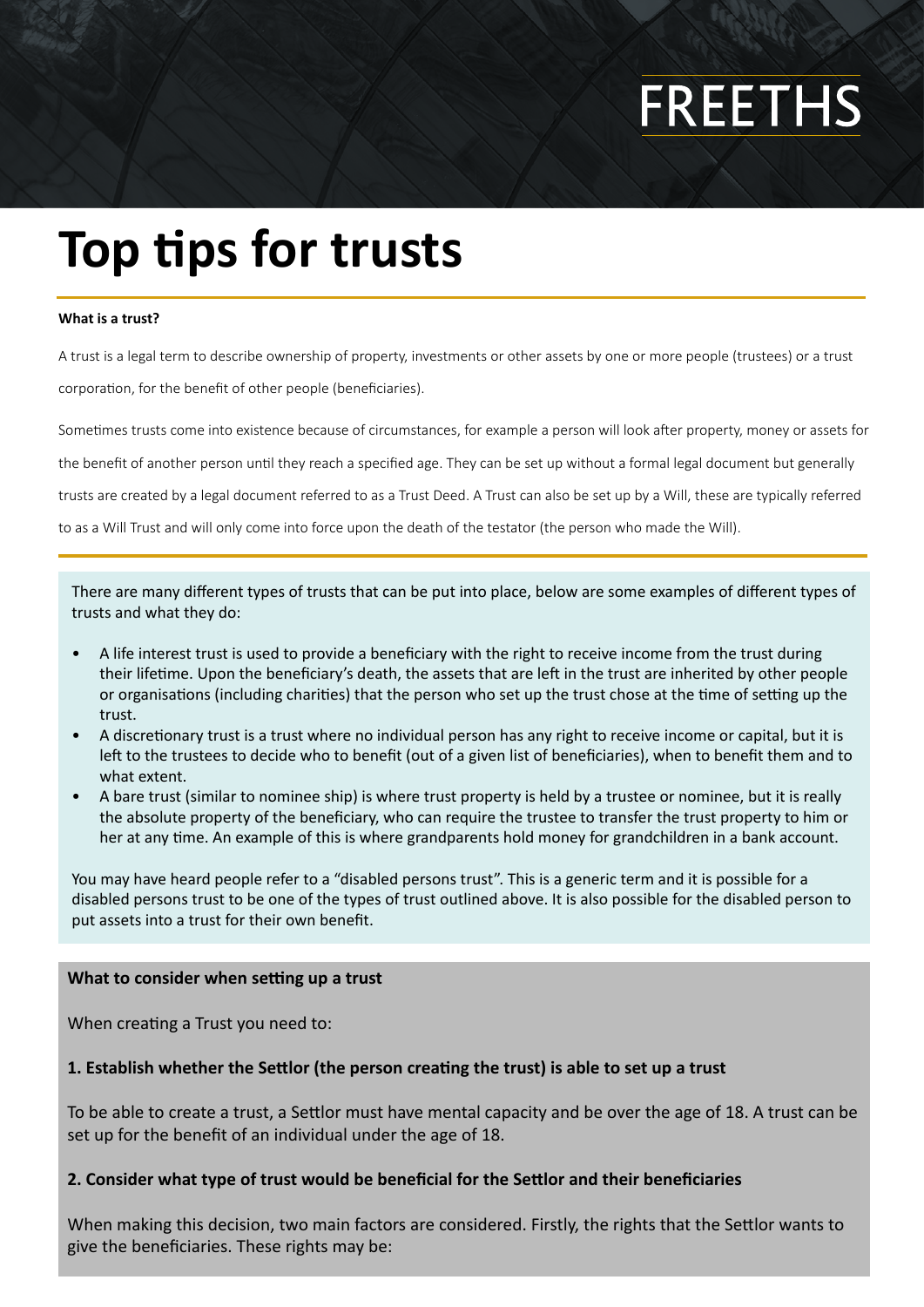Secondly, how the trust will be taxed when the Settlor creates the trust and during the lifetime of the trust. There are three types of tax that are considered when advising on what type of trust is required:

- Inheritance Tax this is a tax on the value of the trust fund and is generally paid every 10 years or when assets leave the trust;
- Capital Gains Tax this is a tax on any increase in the value of the trust's assets and is paid when trust assets that have risen in value are sold; and
- Income Tax this is a tax on any income generated by the trust's assets (for example interest on bank accounts and dividends paid on shares) and is paid in January and July each year.

# **3. Who will be the trustees?**

The Settlor should choose trustees whom they trust as they will be managing the trust in the best interest of the beneficiaries. Therefore, a Settlor will need to decide whether they would prefer to have family members appointed as trustees or if that is not possible, whether they would prefer to appoint professionals (professional advisor or trust company). Professionals will generally charge a fee for this service. A Settlor may also them self be a trustee.

A Settlor will also need to consider how many trustees are appointed and usually around two to four trustees will be appointed. Once the trustees have been chosen, the Settlor will need to decide whether they must act unanimously or whether decisions are made by majority.



#### **4. What will be the trust assets?**

A trust cannot exist without assets. If a Settlor wants to create a trust, the Settlor must transfer one or more of the assets to the trustees.

Examples of assets that you may wish to transfer to a trust include: cash, stocks and shares and property. A property can be transferred to the trustees for the disabled beneficiary to live in, either alone or with other people.